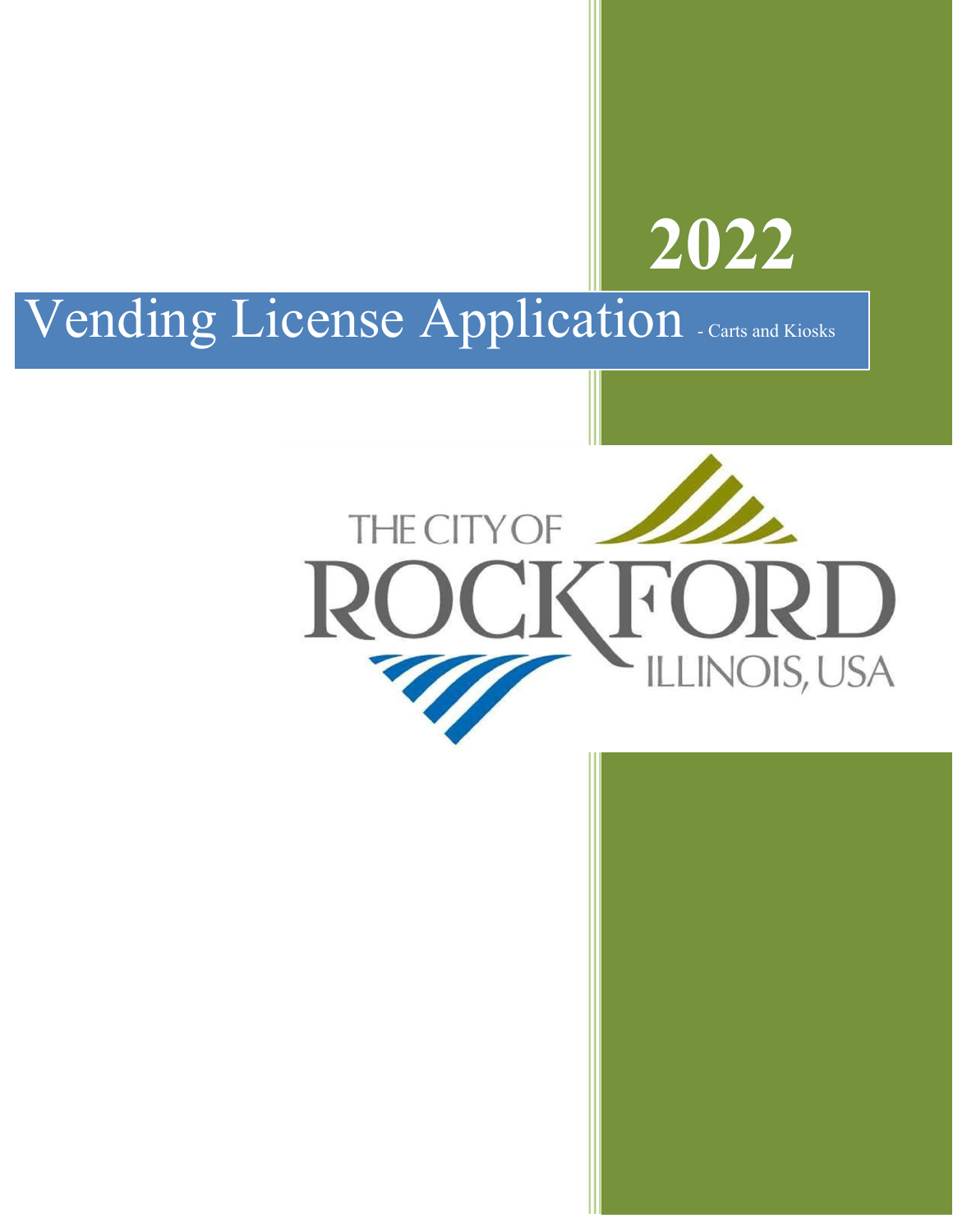

**City of Rockford, Illinois Public Works Department** City Hall, 6th Floor 425 East State Street, Rockford, IL 61104 Phone: 779-348-7174 Fax: (815) 967-7058 www.rockfordil.gov



**2022 ROW VENDING LICENSE** 

**APPLICATION CARTS AND KIOSKS**

## **THIS APPLICATION MUST BE ACCOMPANIED BY THE LICENSE FEE**.

|                                                                       | Applicant Name: <u>and the contract of the contract of the contract of the contract of the contract of the contract of the contract of the contract of the contract of the contract of the contract of the contract of the contr</u> |                                                                                                                            |
|-----------------------------------------------------------------------|--------------------------------------------------------------------------------------------------------------------------------------------------------------------------------------------------------------------------------------|----------------------------------------------------------------------------------------------------------------------------|
|                                                                       |                                                                                                                                                                                                                                      |                                                                                                                            |
|                                                                       |                                                                                                                                                                                                                                      |                                                                                                                            |
|                                                                       |                                                                                                                                                                                                                                      |                                                                                                                            |
|                                                                       |                                                                                                                                                                                                                                      |                                                                                                                            |
|                                                                       |                                                                                                                                                                                                                                      |                                                                                                                            |
|                                                                       |                                                                                                                                                                                                                                      |                                                                                                                            |
|                                                                       |                                                                                                                                                                                                                                      | Type of Business/Organization: Individual Partnership D.B.A. Corporation                                                   |
| Type of Food Service: Mobile Unit/Food Truck                          |                                                                                                                                                                                                                                      | Table/Tent set-up                                                                                                          |
| State of IL Tax $\#$ :                                                |                                                                                                                                                                                                                                      |                                                                                                                            |
|                                                                       |                                                                                                                                                                                                                                      | Location: $\qquad \qquad$ Date(s): $\qquad \qquad$ I need power here                                                       |
|                                                                       |                                                                                                                                                                                                                                      |                                                                                                                            |
|                                                                       | $Location # 2: \n$                                                                                                                                                                                                                   |                                                                                                                            |
|                                                                       |                                                                                                                                                                                                                                      |                                                                                                                            |
|                                                                       |                                                                                                                                                                                                                                      |                                                                                                                            |
|                                                                       | <b>Local Sales Tax Section.</b> Failure to do so could result in the revoking of the permit. Please contact<br>$\frac{local sales tax@rockfordil.gov}{local sales tax@rockfordil.gov}$ or (779)348-7165 for additional information.  | It is the responsibility of the applicant to ensure that the business selling goods is in compliance with <b>Finance</b> – |
| Electrical Service Required?     Yes                                  | $\overline{N_0}$                                                                                                                                                                                                                     |                                                                                                                            |
|                                                                       | (Available on Water St. at Market St., and Church St at W. State St., or Lot                                                                                                                                                         |                                                                                                                            |
|                                                                       | 5.) Fee is additional \$16.00 per 4-day per $\vert$ or \$41.00 per m                                                                                                                                                                 |                                                                                                                            |
| be attached                                                           | and Health Department Certification must be attached attached                                                                                                                                                                        | Certificate of Insurance for \$1,000,000.00, listing the City of Rockford as the additional insured must                   |
| Fee Attached: $$130.00$ per Month x: _________ months = $$$ _________ |                                                                                                                                                                                                                                      |                                                                                                                            |
| or \$38 for 1 day permit $\vert$                                      | or \$85 for 4 day permit                                                                                                                                                                                                             |                                                                                                                            |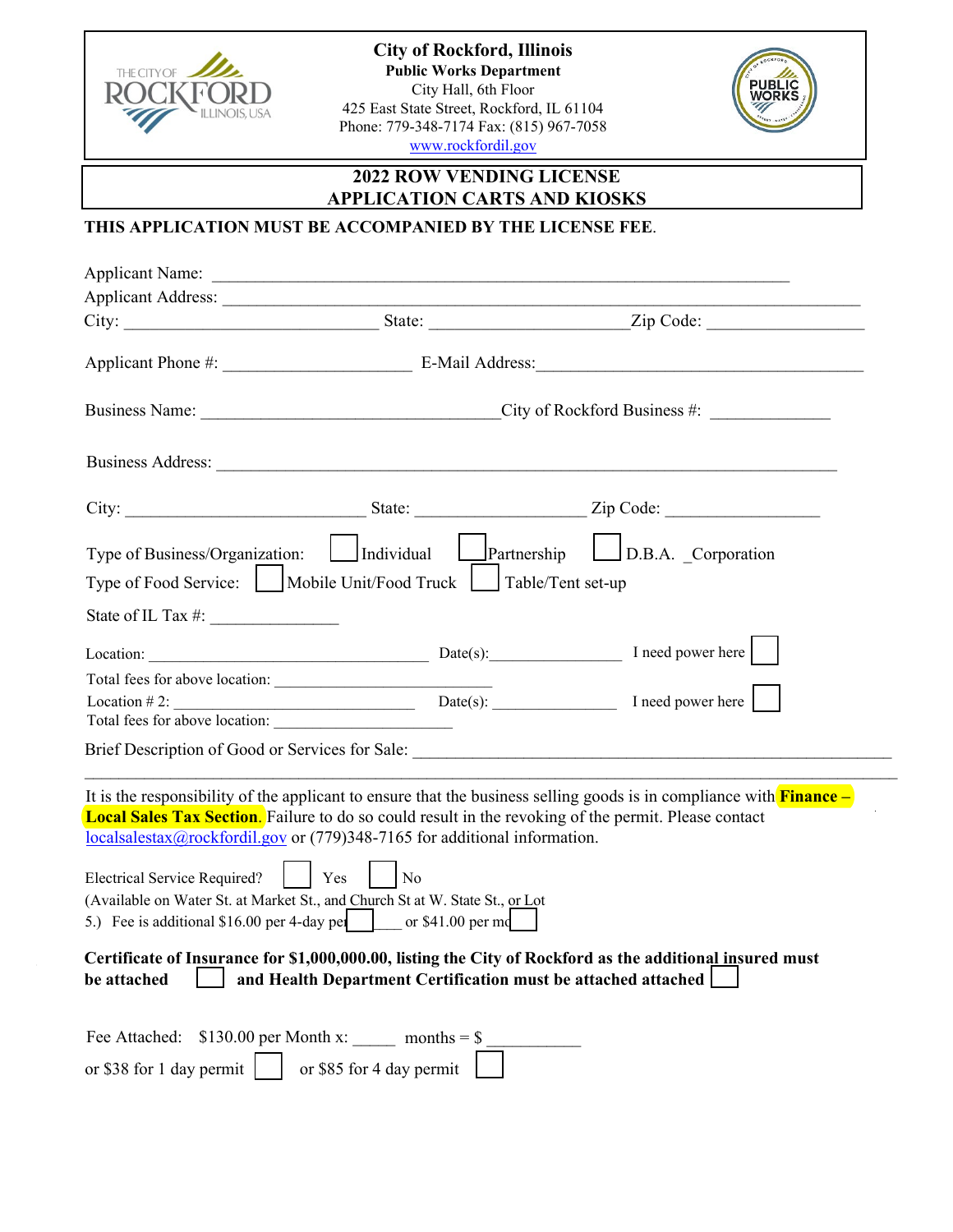## **In consideration of the issuance of a permit for the use or structure indicated above, the applicant (s) agree(s) as follows:**

**1.** The structure or use herein permitted is restricted to the location(s) above described

**2.** The permit is limited specifically to the use of structure described in this application, and to the applicant listed. The use of tables and chairs around the cart or kiosk is prohibited.

**3.** That this permit is issued pursuant to, and the applicant(s) shall comply with and be bound by the Festival Zone Vending ordinance now in effect or may hereafter be amended.

**4.** That the permit may be revoked pursuant to Section 26-34.2 of the Code for violation of Chapter 26 of the Code of Ordinances or for violation of permit conditions.

**5.** That the applicant will remove any structure or cart from the Festival Zone area at the close of the day. That in the event said removal is not accomplished within said time, the City is hereby authorized to remove same and charge or assess the cost to the applicant.

**6.** Applicant shall maintain the area within and in proximity to this cart, structure or location in a neat, clean

and hazard-free condition. The permit area shall be restored to its condition prior to the issuance of the permit.

**7.** Applicant shall post and maintain any and all permits delivered for use in a conspicuous place.

**8.** Electrical service will not be provided by the City of Rockford, except at designated locations on Water St. and

N. Church and W. State St or Lot 5 for state fee.

**9.** There will be no dumping of grease, ash, oil, or any substances on the pavement, in the gutter area or storm inlets.

**10.** If vending on the paved area in the 100 blocks of North and South Main Streets, grease/fire retardant mats must be placed under cart/kiosk.

**11.** If at any time the City determines these guidelines have been violated, we reserve the right to revoke the permit immediately.

**12.** The applicant(s) has/have read and understand all of the terms and conditions set forth in this application.

I, the undersigned, thoroughly understand that this is solely an application to operate a business, and is not permission to operate a business until all applicable ordinances of the City of Rockford including, but not limited to, Building, Zoning and Fire regulations, have been fully complied with, and this application is properly signed by the departments listed below, and an official license is issued by the Comptroller.

| Signature: | Dated: |
|------------|--------|
| Signature: | Dated: |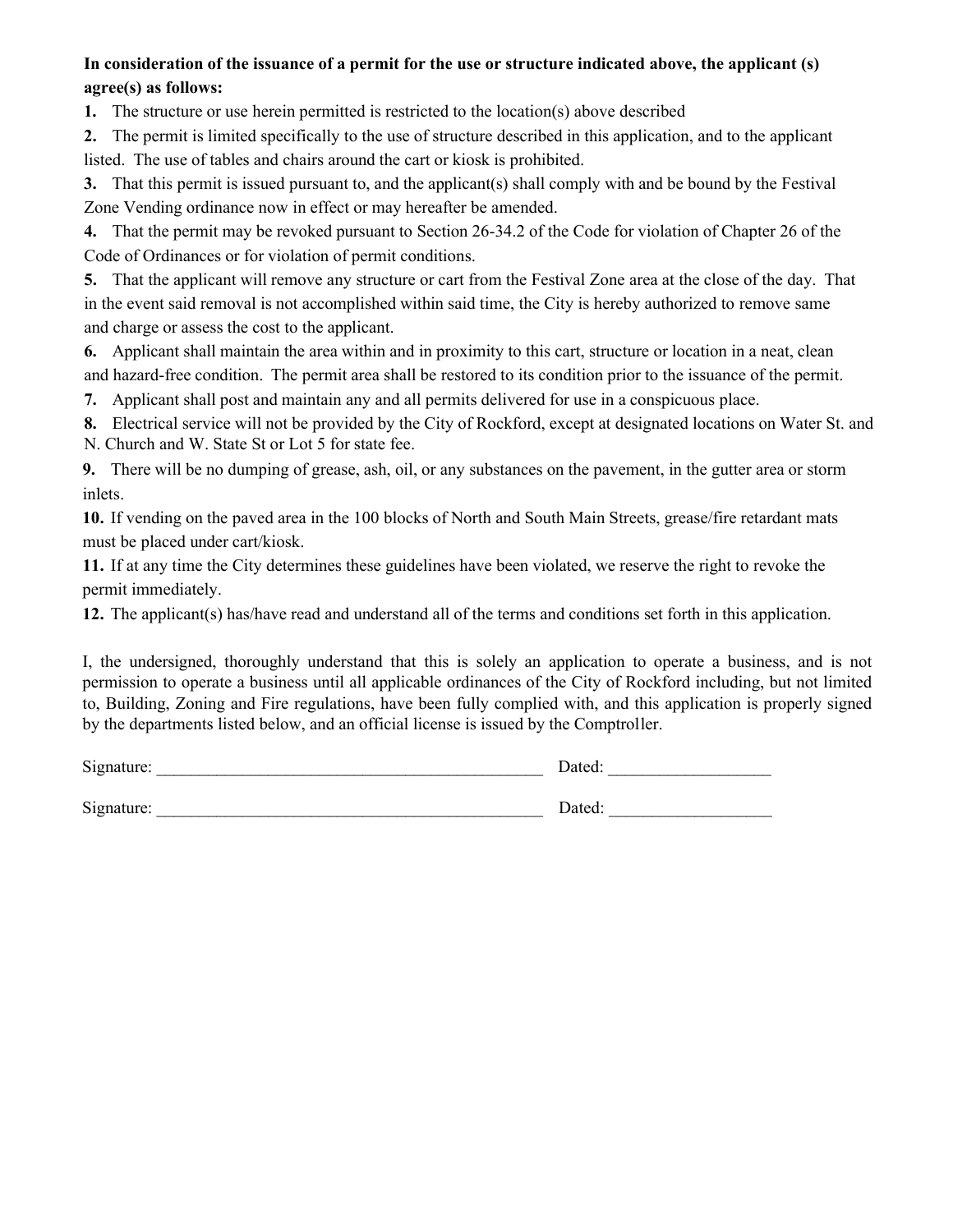

#### **AGREEMENT**



**The undersigned as a duly authorized agent for the business to whom said permit is being granted, agrees, both for himself and on behalf of said business, to indemnify, defend and otherwise hold harmless the City of Rockford and its employees, by any and all persons for any injury or claim arising out of the creation, existence or operation of or any activity in any way related to the creation, existence, or operation of the business for which said permit is issued.** 

**The undersigned further agrees both for himself and the business to whom said permit is issued, to indemnify, defend and otherwise hold harmless the City of Rockford and its employees, against any and all claims, damages and liabilities which may be asserted against the City of any of its employees, by and all persons in connection with any claim or injury arising from the condition of any public property which composes or is adjacent to any public property which composes part or all of the area, to be used or otherwise occupied, for the purpose of operating a business pursuant to said permit.** 

Business:  $\mathbf{By:}$ **ALL ATTACHMENTS AND INFORMATION TO BE NOTARIZED** State of Illinois County of Winnebago County being sworn before me, and \_, is a legal resident of of , State of that all statements are true to the best of my knowledge and belief. Sworn and subscribed to before me this  $\frac{d}{dx}$  day of  $\frac{d}{dx}$ , at  $\frac{1}{x}$ , at , County of  $\frac{1}{2}$ , 20  $\Box$ , and State of  $\Box$ Notary Public: **FOR OFFICE USE ONLY:** Date application received: \_\_\_\_\_\_\_\_\_\_\_\_\_\_\_\_\_\_\_ Received by: \_\_\_\_\_\_\_\_\_\_\_\_\_\_\_\_\_\_\_\_\_\_\_\_\_\_\_\_\_\_\_ **Zoning:** Approved Denied by: Date: **Building:** Approved Denied by:  $\Box$  Denied by: **Fire:** Approved De nied by: \_\_\_\_\_\_\_\_\_\_\_\_\_\_\_\_\_\_\_\_\_\_\_\_\_\_ Date: \_\_\_\_\_\_\_\_\_\_\_\_\_\_\_\_ **Public Works:** Approved Disapproved by: Date: Date: **Finance: Final Action**: (check one) License #: Approved and issued on \_\_\_\_\_\_\_\_\_\_\_\_\_\_\_\_\_\_\_ by: \_\_\_\_\_\_\_\_\_\_\_\_\_\_\_\_\_\_\_\_\_\_\_\_\_\_\_\_\_\_\_\_\_\_\_\_\_\_\_\_\_\_\_ Returned as incomplete on: \_\_\_\_\_\_\_\_\_\_\_\_\_\_\_\_ by: \_\_\_\_\_\_\_\_\_\_\_\_\_\_\_\_\_\_\_\_\_\_\_\_\_\_\_\_\_\_\_\_\_\_\_\_\_\_\_\_\_\_\_ Denied in writing on writing on by:

**Acct # 1330-1000-65710**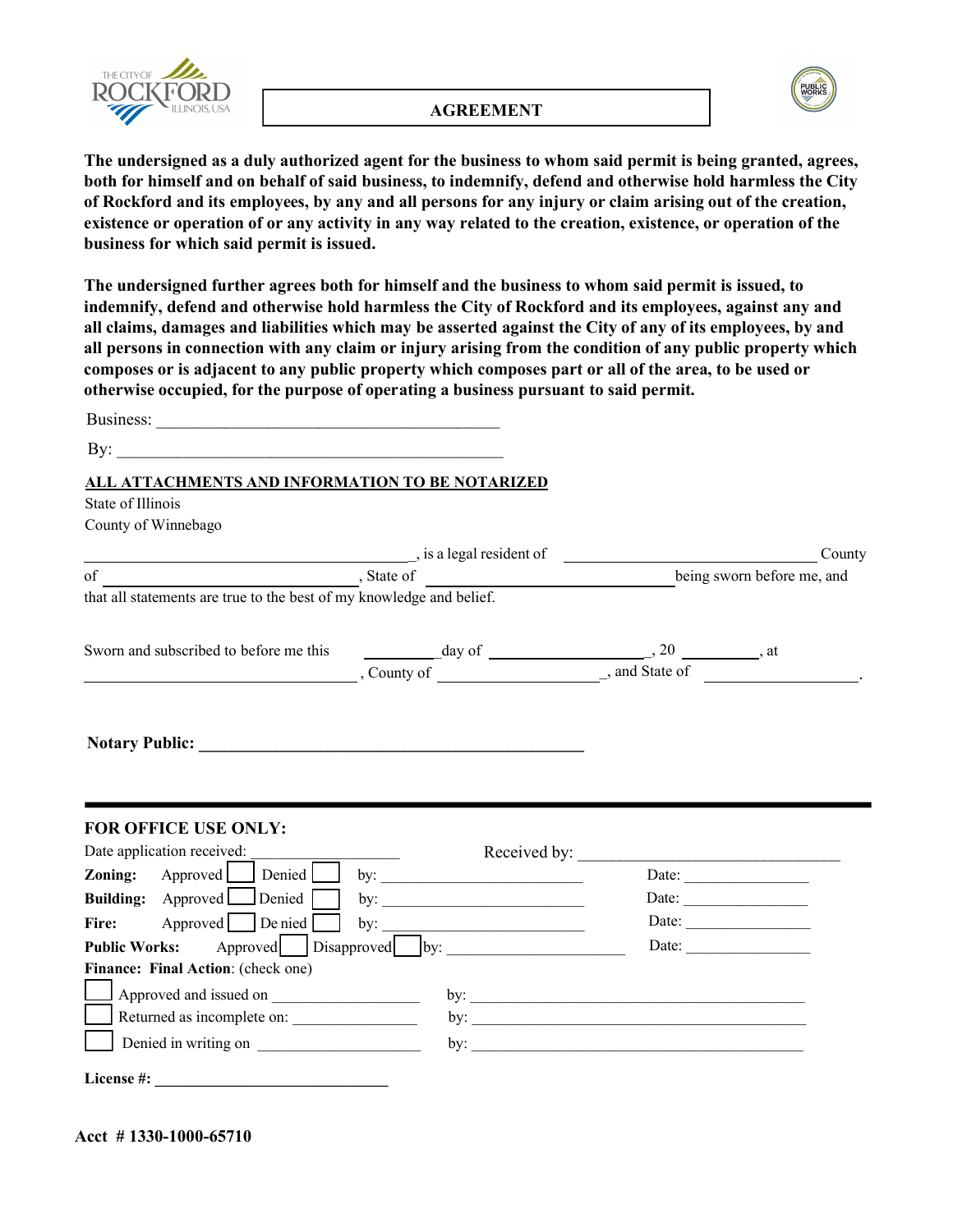### **Festival Zone Vending Ordinance:**

#### **Sec. 26-34.2 Festival Zone Vendors**

#### **(a) Permit required.**

Festival zone vendors shall comply with Chapter 26-34.2 of the ordinance and shall obtain a permit from the City Engineer or designee for use of the public right of way and may only be permitted in the Festival Zone boundaries.

#### **(b) Application for permit.**

Application for permits under this article shall be made pursuant to the City Engineer or designee. The application shall set forth the following:

- **(1)** How the vending cart or table will be supervised and maintained;
- **(2)** Description or photo of vending cart or table;
- **(3)** A plat or drawing indicating, to scale, the amount of surface the applicant is seeking permission to use and the location of furniture, equipment and any other article occupying public space;
- **(4)** Description of the items to be offered for sale;
- **(5)** A statement by applicant that said applicant will, in consideration of being issued a permit for the use of surface space, agree to hold harmless the city and the officers and employees of the city for any loss or damage arising out of the use;

#### **(c) Every permittee under this division shall have the duty to:**

**(1)** Cooperate with inspection of the premises, goods or articles at any reasonable hour by the authorized agent, officer or employee of the city, or his designate;

**(2)** Ascertain and at all times comply with all laws, ordinances and regulations, and all state statutes, applicable to such permitted business or premise, including, but not limited to, all building, zoning, and fire regulations, and especially to ascertain and at all times comply with any county health department rules and regulations;

- **(3)** Post and maintain any and all permits delivered for use in a conspicuous place;
- **(4)** During the course of business, not call out, cry, or by the use of any device, make any noise or call attention to the sale of any goods, wares, merchandise or service whatsoever, or in any manner obstruct or interfere with the orderly flow of pedestrian traffic;
- **(5)** Maintain the area within and in proximity to any cart, structure or location in a neat, clean and hazard-free condition; and
- **(6)** No structure, cart, or equipment shall be permitted to remain in the overnight.

#### **(d) Indemnification**

All holders of a festival zone vendor permit shall indemnify and hold harmless the city from and against any and all losses, costs, damages or expenses to persons or property including property of the city, arising out of or claimed to have arisen out of such use. Furthermore, all users shall defend, at no cost to the city, any such claims or suits, provided that the city may, at its sole option, join in the defense of such claim or suit without relieving the user from any of its promises or obligations under this section.